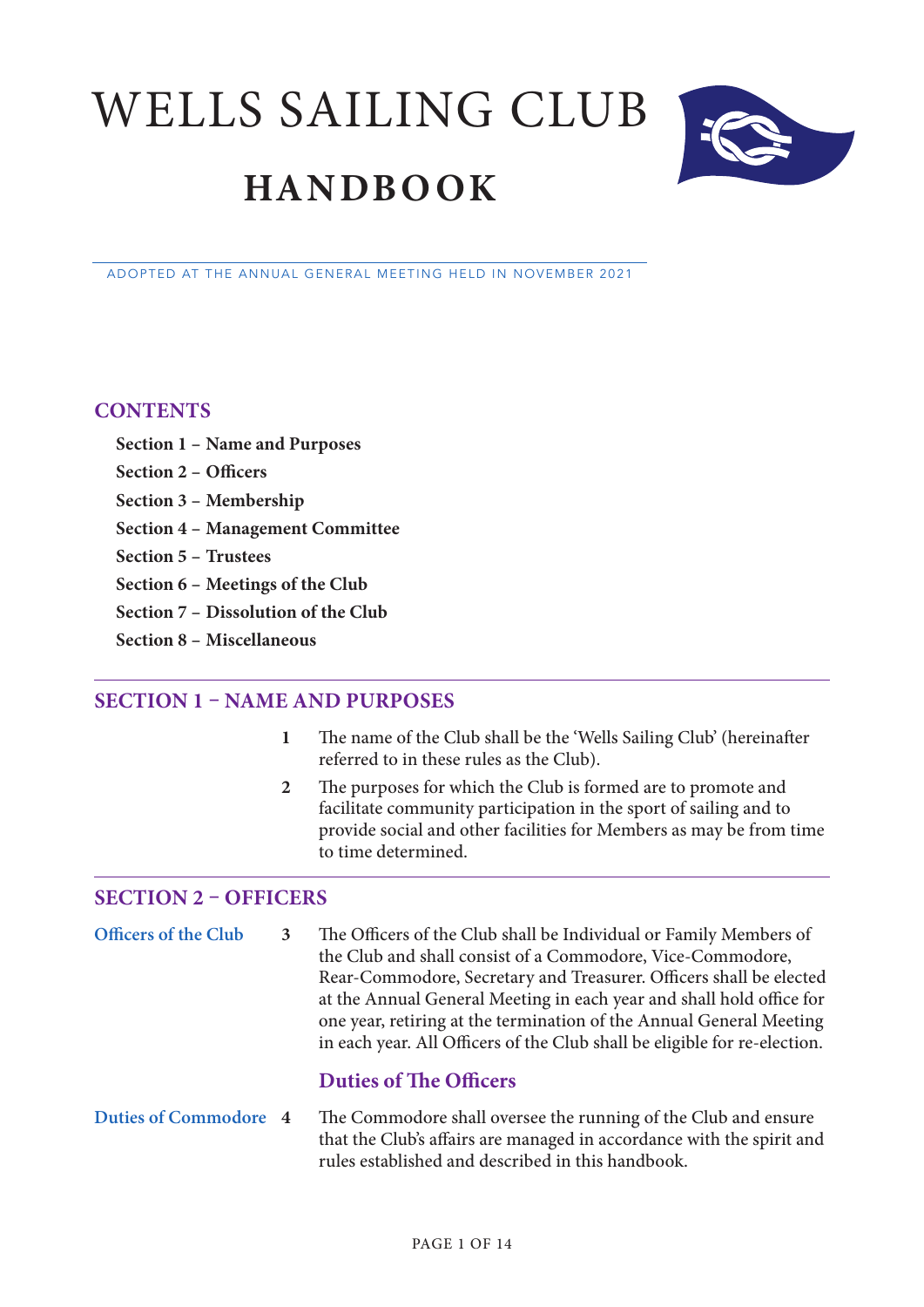|                                              | 5 | The Secretary shall:-                                                                                                                                                                                                                                                                                                                                                               |
|----------------------------------------------|---|-------------------------------------------------------------------------------------------------------------------------------------------------------------------------------------------------------------------------------------------------------------------------------------------------------------------------------------------------------------------------------------|
| <b>Duties of Secretary</b>                   |   | (a) Keep a register of Club Members' names and addresses.<br>(b) Conduct the correspondence of the Club.                                                                                                                                                                                                                                                                            |
|                                              |   | (c) Keep custody of all Club documents.                                                                                                                                                                                                                                                                                                                                             |
|                                              |   | (d) Keep full minutes of all meetings of the Club and the<br>Management Committee which shall be confirmed and signed<br>by the appropriate Chairman upon the agreement of the Club<br>or the Committee at the next following meeting of the Club, or<br>the Committee. Other meetings (e.g. house committee / sailing /<br>wine / etc) do not have minutes taken by the secretary. |
|                                              |   | (e) Administer such insurance policy or policies as may be needed<br>fully to protect the interests of the Club, its Officers and its<br>Members;                                                                                                                                                                                                                                   |
|                                              |   | (f) Maintain any such certificates or registrations and ensure the<br>timely completion of any such non-financial returns, as may be<br>required by law.                                                                                                                                                                                                                            |
|                                              | 6 | The Treasurer shall:-                                                                                                                                                                                                                                                                                                                                                               |
| <b>Duties of Treasurer</b>                   |   | (a) Cause such books of account to be kept as are necessary to give a<br>true and fair view of the state of finances of the Club.                                                                                                                                                                                                                                                   |
|                                              |   | (b) Cause all returns as may be required by law in relation to such<br>accounts to be rendered at the due time.                                                                                                                                                                                                                                                                     |
|                                              |   | (c) Prepare the Annual Accounts as of 31st December in each year<br>and cause such accounts to be idependently reviewed at least<br>once annually.                                                                                                                                                                                                                                  |
|                                              |   | (d) Present the reviewed Annual Accounts to the Club at its Annual<br>Finance Meeting.                                                                                                                                                                                                                                                                                              |
| <b>SECTION 3 - MEMBERSHIP</b>                |   |                                                                                                                                                                                                                                                                                                                                                                                     |
| <b>Categories and</b><br>votes of Membership | 7 | There shall be the following categories of Membership with power<br>to vote at any general meetings of the Club as indicated hereunder.                                                                                                                                                                                                                                             |
|                                              |   | AN INDIVIDUAL MEMBER – being a person who, at the date of<br>admission, shall have attained the age of eighteen years shall have<br>one vote.                                                                                                                                                                                                                                       |
|                                              |   | A FAMILY MEMBER - which expression shall include one or two<br>co-habiting adults living at the same postal address and all children                                                                                                                                                                                                                                                |

#### PAGE 2 OF 14

Member or a Family Member.

vote.

under 23 years of age on 1st January in the current year and in full time education. All members over 18 years of age shall have one

**A STUDENT MEMBER** – being a person who, on 1st January in the current year, is under the age of 23 and is in full time education.

Such a Member shall be one who at the commencement of the subscription year joins the Club other than as an Individual

All members over 18 years of age shall have one vote.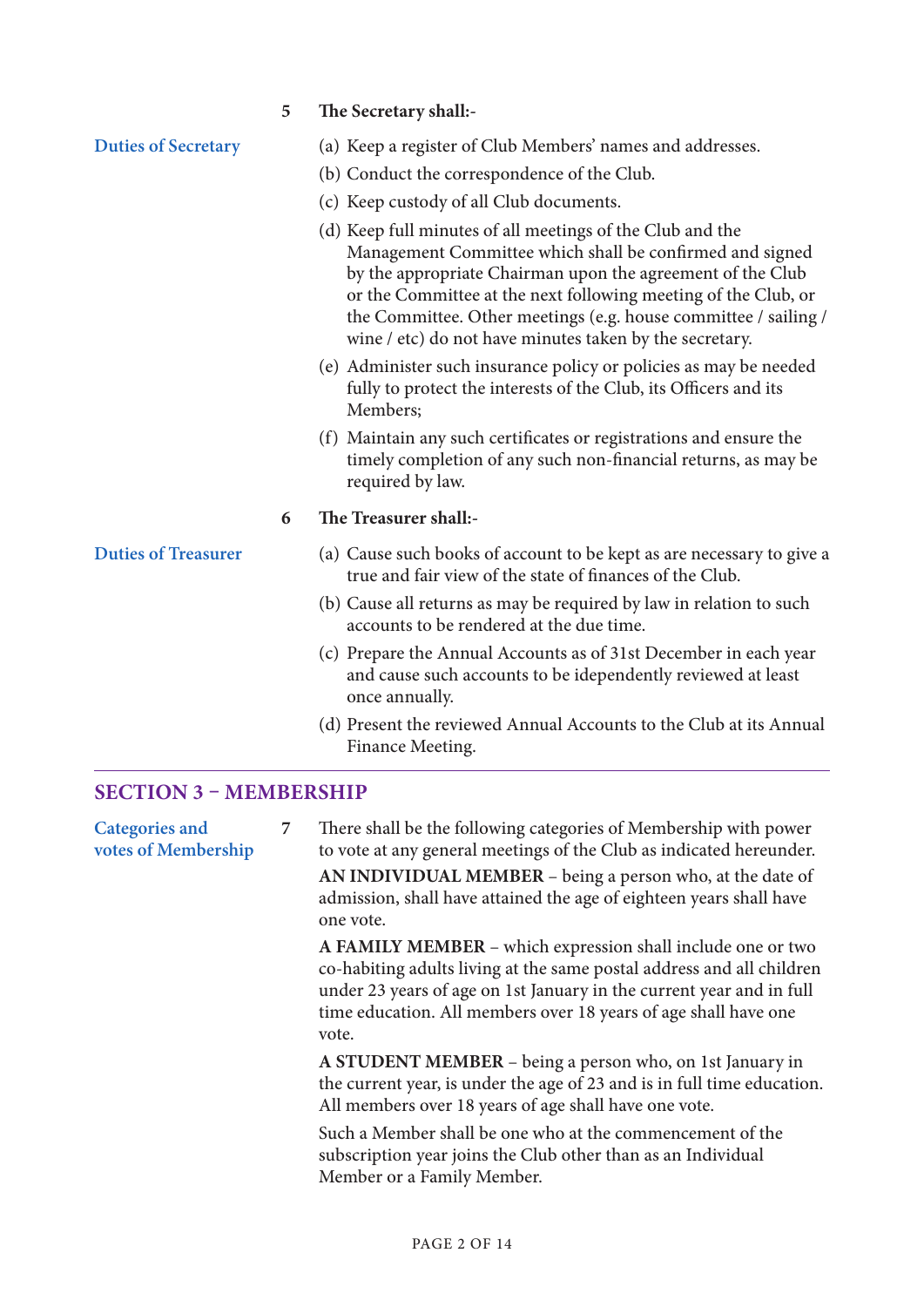**AN HONORARY MEMBER** – who shall have one vote for life.

**A RETIRED MEMBER** – Existing membership of this category will be continued but no new applications will be accepted. Shall have one vote.

**AN ASSOCIATE MEMBER** – Existing membership of this category will be continued but no new applications will be accepted. Shall have one vote.

**A TEMPORARY MEMBER** – who shall have no vote.

No Member may use the Club premises, or any of the facilities of the Club until forty-eight hours have elapsed from the date of formal notification of admission.

**Rights and privileges of Members** follows:-

**8** The rights and privileges of each category of Membership shall be as

**AN INDIVIDUAL MEMBER, A FAMILY MEMBER**, **A STUDENT MEMBER, AN HONORARY MEMBER, A RETIRED MEMBER, AN ASSOCIATE MEMBER** 

shall have the full use of the Club-house facilities subject only to the Licencing Laws (Rule 45).

**A TEMPORARY MEMBER** (which expression may include Members of another RYA recognised Club or organisation) shall have the full use of Club facilities but:-

- (a) Shall have no right to enter Club races or regattas unless specifically authorised by the Secretary or Committee.
- (b) Shall have no right to take any part in the management of the Club.
- (c) Is deemed to have notice of and impliedly undertakes to comply with the Club Rules and any Byelaws or Regulations as if he or she were a Member of the Club and so far as the said Rules, Byelaws and Regulations may be deemed to apply to such Temporary Member.
- (d) Shall be liable to be expelled from the Club premises or to be prohibited from using the Club facilities if, in the opinion of the Commodore or the Secretary, they shall not have reasonably complied with the above conditions.
- (e) Candidates for Membership shall have no privileges whatsoever in relation to the use of the Club or premises.

The rate of Entrance and Subscription fee for each category of Membership shall be proposed by the Committee to the Members at the Annual General Meeting in each year. Any proposed changes shall be approved by a majority of those present and entitled to vote and shall become operative on the first day of January in the year following. *(continues)*

### **Membership Entrance and Subscription Fee**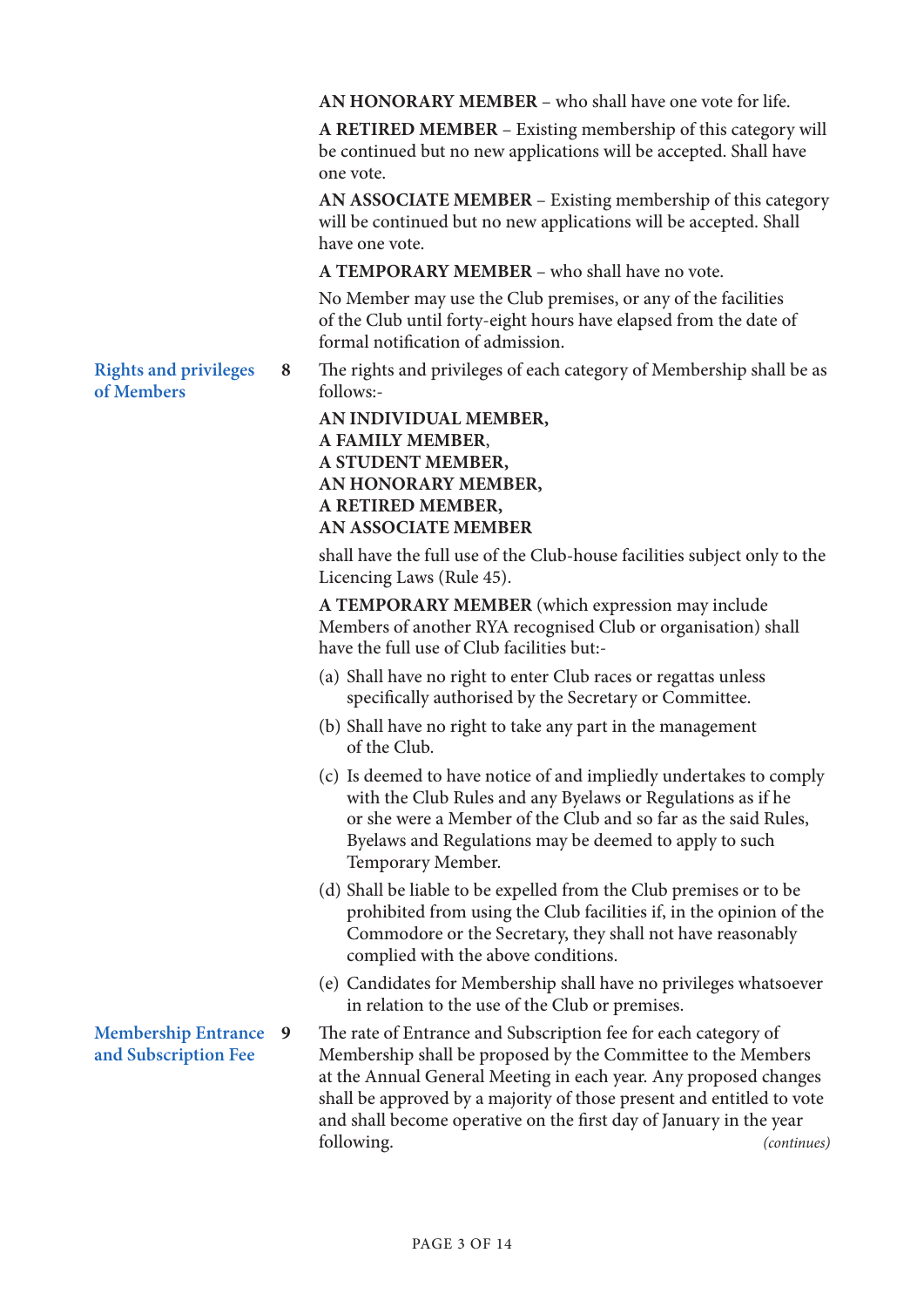|                                                      |    | (a) Membership of the Club shall be open to anyone interested in<br>the sport of sailing on application regardless of gender, age,<br>disability, ethnicity, nationality, sexual orientation, religion or<br>other beliefs. Membership may however be limited according to<br>available facilities on a non-discriminatory basis. |
|------------------------------------------------------|----|-----------------------------------------------------------------------------------------------------------------------------------------------------------------------------------------------------------------------------------------------------------------------------------------------------------------------------------|
|                                                      |    | (b) Membership subscriptions will be kept at levels that will not<br>pose a significant obstacle to people participating.                                                                                                                                                                                                         |
|                                                      |    | (c) The Club Committee may refuse Membership or, subject to Rule<br>17, remove it, only for good cause such as conduct or character<br>likely to bring the Club or sport into disrepute. Appeal against<br>refusal of Membership may be made to the Members.                                                                      |
|                                                      |    | Members shall also make the following annual payments:-                                                                                                                                                                                                                                                                           |
|                                                      |    | (a) Annual boat permit fees of such sums as the Committee shall<br>from time to time prescribe which shall entitle a Member access<br>to the Harbour and Club's boat parking.                                                                                                                                                     |
|                                                      |    | (b) An annual fee for a car parking permit of such a sum as the<br>Committee shall from time to time prescribe which shall entitle<br>a Member to park in the Clubs' car parks but with no guarantee<br>of a space.                                                                                                               |
|                                                      |    | (c) All Members shall pay the Entrance fee (if any) and their first<br>annual subscription upon joining the Club and thereafter on the<br>first day of January in each year.                                                                                                                                                      |
| Members' duty to<br>provide an up-to-date<br>address | 10 | Every Member shall furnish the Secretary with an up-to-date postal<br>address which shall be recorded in the Register of Members and<br>where possible an email address. Any notice sent to either of such<br>addresses shall be deemed to have been duly delivered.                                                              |
| <b>Application for</b><br>Membership                 | 11 | An application for Membership shall be in the format from time to<br>time prescribed by the Committee and shall include the name and<br>address of the applicant.                                                                                                                                                                 |
| <b>Admission of</b><br><b>Members</b>                |    | 12 Upon receipt of an application for Membership, there shall be<br>an interval of at least two weeks before the Committee consider<br>the application for Membership. The admission of all classes of<br>Members is vested in the Committee and shall be a simple majority<br>vote of those of the Committee.                    |
|                                                      |    | The Committee may refuse applications only for good cause such as<br>conduct or character likely to bring the Club into disrepute.                                                                                                                                                                                                |
|                                                      |    | The Secretary shall inform each applicant in writing of the<br>applicant's admission or non-admission. They shall furnish an<br>admitted applicant with a copy of the Rules and Byelaws of the Club<br>and make request for such payments as are necessary.                                                                       |
|                                                      |    | Appeal against refusal to admit may be made to the Members in<br>General Meeting.                                                                                                                                                                                                                                                 |
| <b>Payment of Fees upon</b><br><b>Admission</b>      | 13 | Upon admission, an applicant shall pay, within one calendar month,<br>such Entrance and other fees as shall be requested. In default of<br>such payment, the admission shall be void unless sufficient cause for<br>delay be shown.                                                                                               |
|                                                      |    | Temporary Members must pay before using the Club.                                                                                                                                                                                                                                                                                 |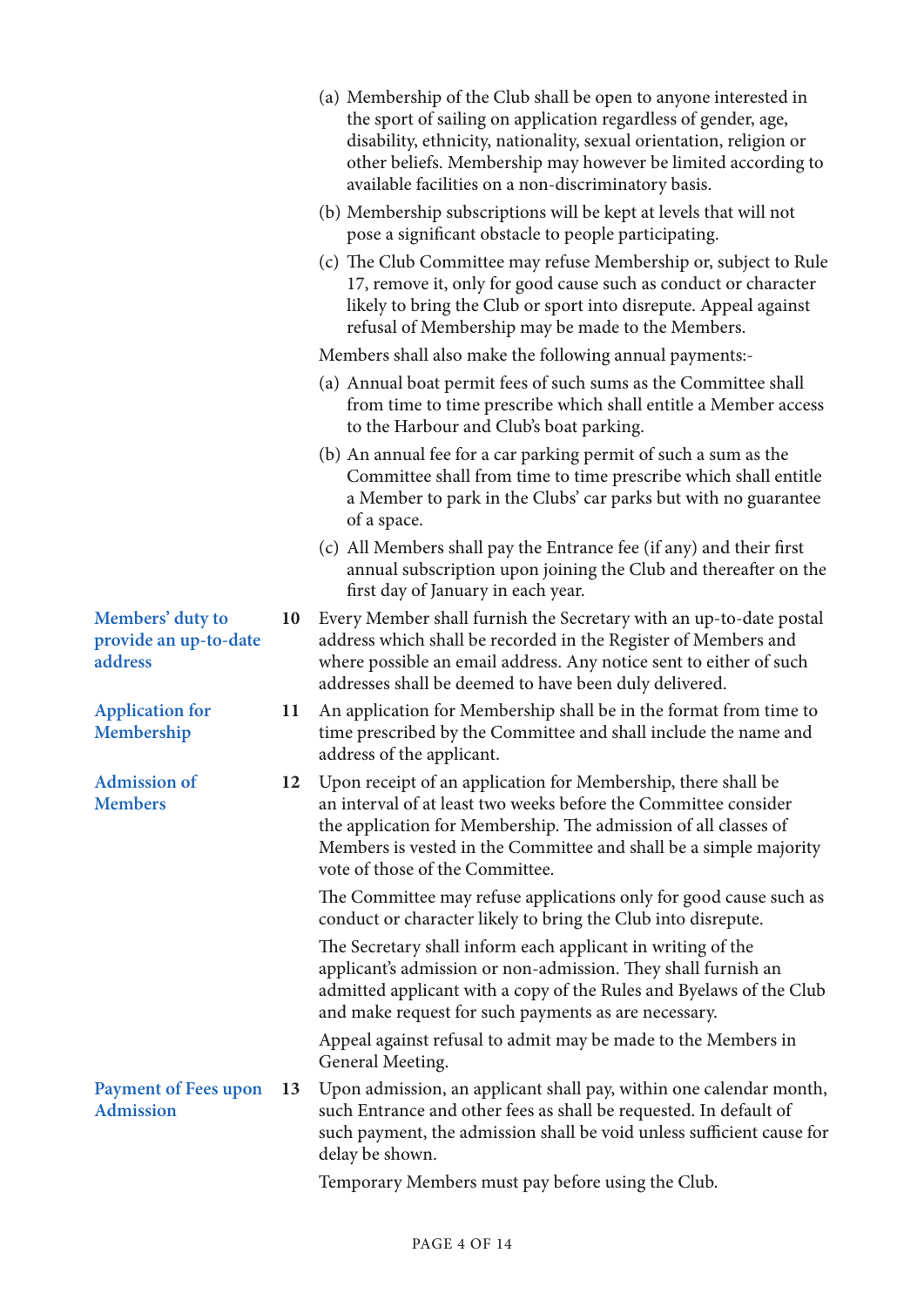| <b>Arrears of</b><br>Subscription                         | 14 | The Committee may cancel, without notice being given, the<br>Membership of any Member whose annual subscription and other<br>annual fees are more than three months in arrears. No Member<br>whose annual payment is in arrears may enter any Club event or<br>regatta or vote at any meeting.                               |
|-----------------------------------------------------------|----|------------------------------------------------------------------------------------------------------------------------------------------------------------------------------------------------------------------------------------------------------------------------------------------------------------------------------|
|                                                           |    | <b>Conduct of Members</b>                                                                                                                                                                                                                                                                                                    |
| Under-taking by<br><b>Members to comply</b><br>with rules | 16 | Every Member, upon joining the Club and thereafter, is deemed to<br>have notice of, and undertakes to comply with, the Club Rules and<br>any Byelaws and Regulations of the Club.                                                                                                                                            |
| <b>Disciplinary action</b><br>against Members             | 17 | Any breach of Rule 16 or any conduct which, in the opinion of<br>the Committee, is either unworthy of a Member or otherwise<br>injurious to the interests of the Club, shall render a Member liable<br>to disciplinary action by the Committee, which may include<br>suspension for a specified period of time or expulsion. |
|                                                           |    | Before taking such disciplinary action against a Member, the<br>Committee shall call upon such Member for a written explanation<br>of the Member's conduct and shall give the Member full opportunity<br>of making explanation to the Committee, or of resigning.                                                            |
|                                                           |    | A Resolution to apply any sanction shall be carried by a simple<br>majority vote by those Members of the Committee present and<br>voting on the Resolution.                                                                                                                                                                  |
|                                                           |    | Appeal against suspension/expulsion may be made to the Members<br>in General Meeting.                                                                                                                                                                                                                                        |
|                                                           |    | Upon suspension/expulsion the Member/former Member shall not<br>be entitled to have any part of the annual Membership fee refunded<br>and must return the door key, any other Club property and any<br>external body's trophy or Club trophies held forthwith.                                                               |
|                                                           |    | Upon expulsion of a Member, the Committee may dispose of the<br>former Member's boat and/or trailer in accordance with Rule 67.                                                                                                                                                                                              |
| <b>Guests in the Club</b>                                 | 18 | Members shall enter the names of all guests in the Visitor's Book.<br>Not more than two guests may be introduced in any one day and<br>the same guest may not be introduced more than four times in any<br>calendar year.                                                                                                    |
| Damage to Club<br>property                                | 19 | A Member shall not knowingly remove, injure, destroy or damage<br>any property of the Club and shall make restitution for the same if<br>called upon to do so by the Committee or by the Secretary upon the<br>instructions of the Committee.                                                                                |
| <b>Exhibiting of notices</b>                              | 20 | A Member shall not cause any communication in whatever form to<br>be exhibited on Club notice boards or premises without permission<br>of the Secretary.                                                                                                                                                                     |
| <b>Settlement of</b><br><b>Accounts</b>                   | 21 | A Member shall settle any indebtedness for refreshment or<br>otherwise before leaving the Club premises, or in accordance with<br>any Byelaw relating to the settlement of such indebtedness.                                                                                                                                |
| <b>Suggestions</b>                                        | 22 | Any suggestions should be sent to the Secretary.                                                                                                                                                                                                                                                                             |
| <b>Complaints</b>                                         | 23 | Complaints of any nature relating to the management of the Club<br>premises shall be addressed in writing to the Secretary.                                                                                                                                                                                                  |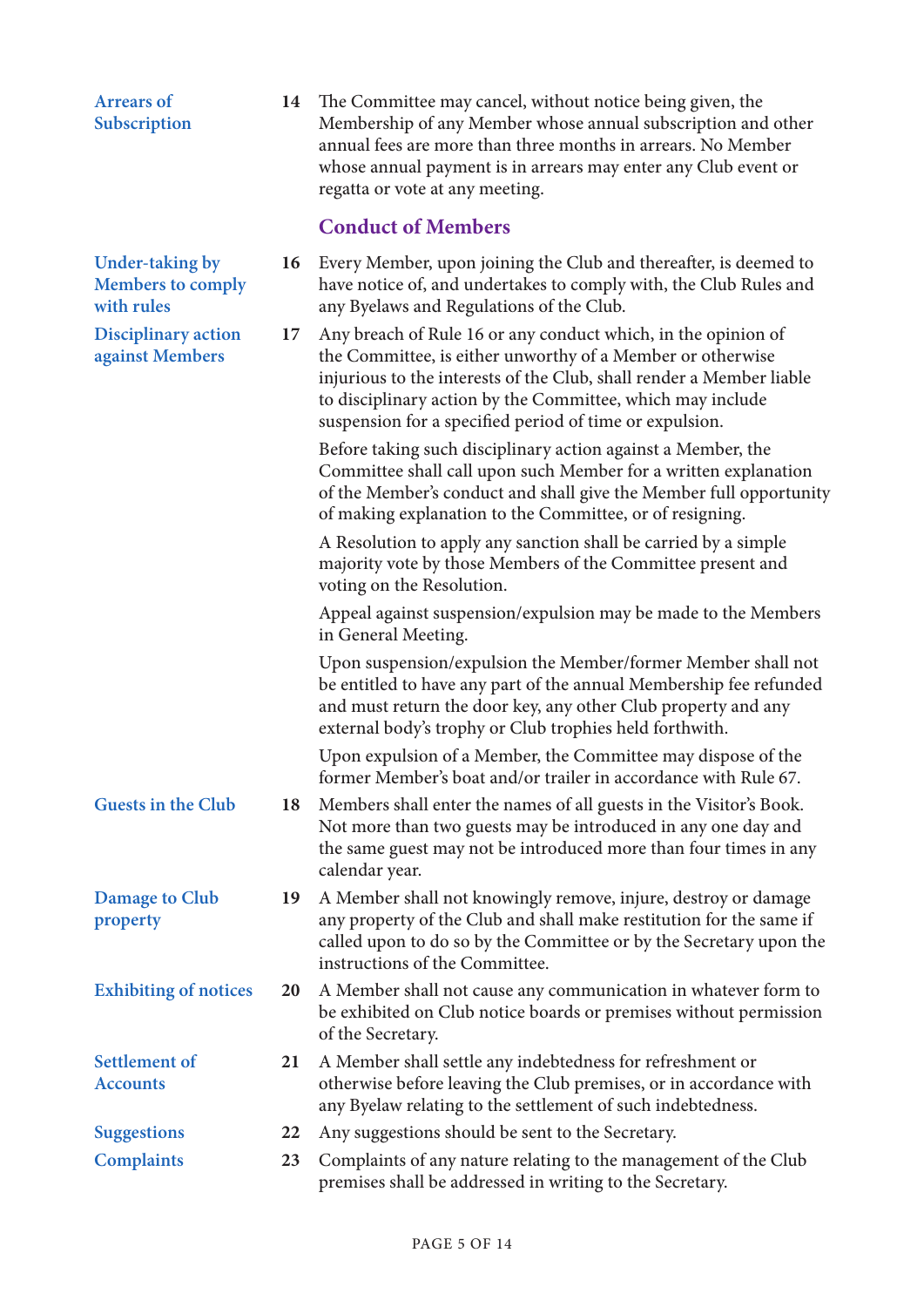| Members of other<br><b>RYA Clubs</b>                             | 24 | A Member of any Club affiliated to the Royal Yachting Association<br>(a list of which is published by the said Association) may be<br>authorised to use the premises of the Club by any Member of the<br>Committee of the Club. Such authorisation shall specify between<br>which dates the said person may so use the premises.                                                                                               |
|------------------------------------------------------------------|----|--------------------------------------------------------------------------------------------------------------------------------------------------------------------------------------------------------------------------------------------------------------------------------------------------------------------------------------------------------------------------------------------------------------------------------|
| <b>Competitors in</b><br><b>Club</b> races                       | 25 | Any person who is a competitor or Crew Member in any race<br>sponsored by or on behalf of the Club is entitled to the use of the<br>Club premises within a period of 2 days before and after the race in<br>which they are competing.                                                                                                                                                                                          |
| Power to expel those<br>admitted under rules<br>24 and 25 hereof | 26 | The Secretary or any other person who has received the authority<br>of two Members of the Committee, may expel, temporarily or<br>permanently, any person who has the right to the use of the Club<br>premises only under Rules 24 and 25.                                                                                                                                                                                     |
|                                                                  |    | <b>Limitation of Club liability</b>                                                                                                                                                                                                                                                                                                                                                                                            |
| <b>Limitation</b> of<br><b>Club</b> liability                    | 27 | All references to the Club in this Rule shall mean each and every<br>individual Member of the Club from time to time.                                                                                                                                                                                                                                                                                                          |
|                                                                  |    | Members are bound by the following Rule which shall also be<br>exhibited in a prominent place within the Club premises:-                                                                                                                                                                                                                                                                                                       |
|                                                                  |    | Members of the Club may use the Club premises, and any other<br>facilities of the Club, entirely at their own risk and impliedly accept:-                                                                                                                                                                                                                                                                                      |
|                                                                  |    | (a) The Club will not accept any liability for any damage to or loss of<br>property belonging to Members.                                                                                                                                                                                                                                                                                                                      |
|                                                                  |    | (b) The Club will not accept any liability for personal injury arising<br>out of the use of the Club premises, any other facilities of<br>the Club either sustained by Members or caused by the said<br>Members whether or not such damage or injury could have<br>been attributed to or was occasioned by the neglect, default or<br>negligence of any of them, the Officers, Committee, Trustees or<br>Servants of the Club. |
|                                                                  |    | (c) Members are responsible for any injury, damage or loss to the<br>extent caused by their own actions or omissions                                                                                                                                                                                                                                                                                                           |

## **SECTION 4 – MANAGEMENT COMMITTEE**

**Constitution of Committee 28** The Management Committee (herein referred to as 'the Committee') shall consist of the Officers ex officio, and not less than four nor more than Twelve Individual or Family Members (who have attained the age of eighteen years) elected at the Annual General Meeting each year to hold office until the termination of the next following Annual General Meeting.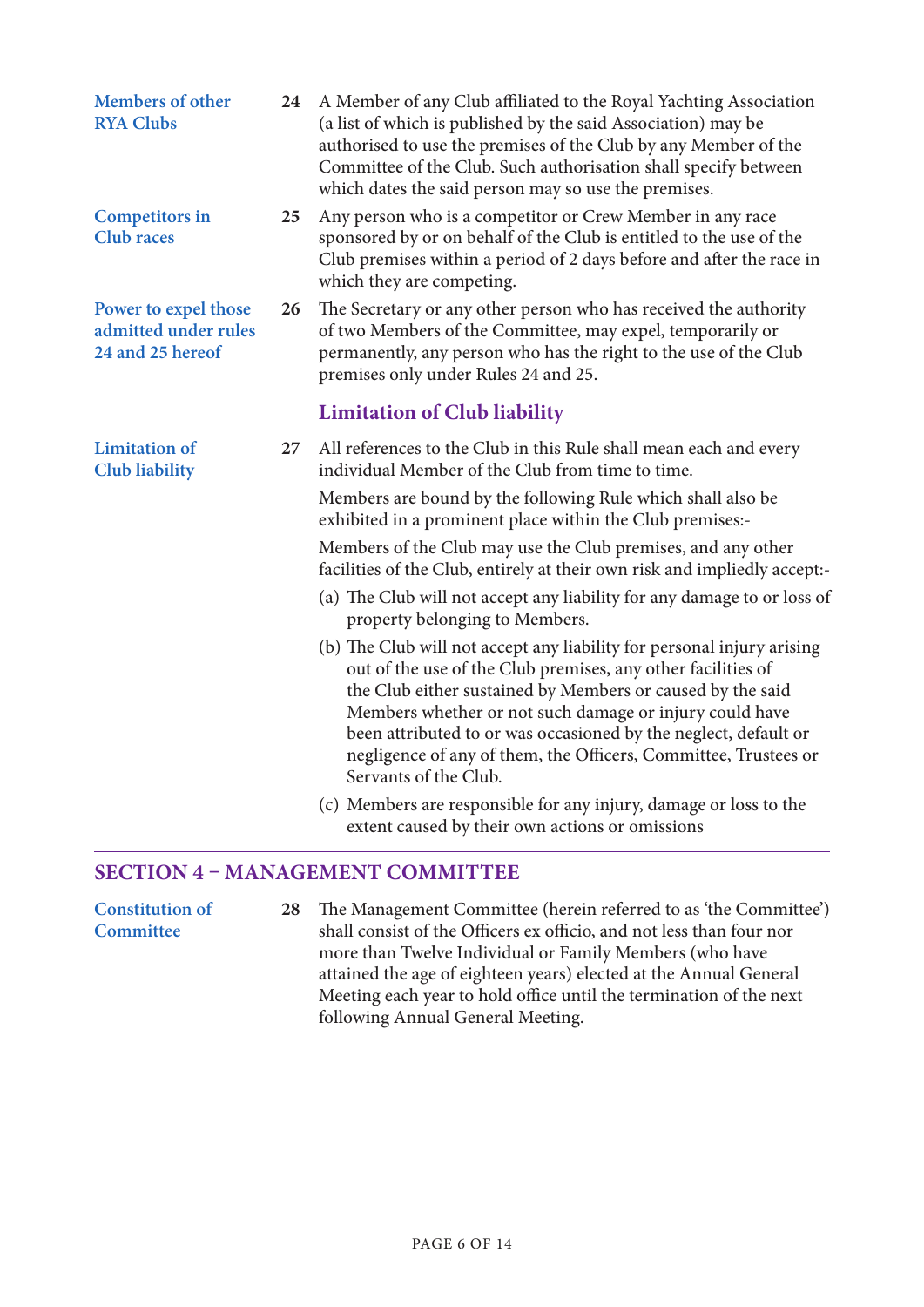| <b>Candidates for</b><br>election to Committee | 29 | Candidates for election to the Committee (not being Officers of the<br>Club) shall be those Members of the retiring Committee eligible<br>to offer themselves for re-election and such other Individual or<br>Family Members whose nominations (duly proposed and seconded<br>in writing by Individual or Family Members of the Club) with their<br>consent shall have been received by the Secretary at least twenty-<br>eight days before the date of the Annual General Meeting in each<br>year. Such nominations, together with the names of the Proposer<br>and Seconder shall be notified to members at least fourteen days<br>prior to the date of the Annual General Meeting. |
|------------------------------------------------|----|---------------------------------------------------------------------------------------------------------------------------------------------------------------------------------------------------------------------------------------------------------------------------------------------------------------------------------------------------------------------------------------------------------------------------------------------------------------------------------------------------------------------------------------------------------------------------------------------------------------------------------------------------------------------------------------|
| <b>Election of Committee 30</b><br>by ballot   |    | If the number of candidates for election is greater than the number<br>of vacancies to be filled, then there shall be a ballot.                                                                                                                                                                                                                                                                                                                                                                                                                                                                                                                                                       |
| No contest for election 31                     |    | If the number of candidates for election is equal to or less than the<br>number of vacancies to be filled then all candidates shall be deemed<br>to be elected if two thirds of those present at the Annual General<br>Meeting, and entitled to vote, vote in favour of such election.                                                                                                                                                                                                                                                                                                                                                                                                |
|                                                |    | In the event of the ballot failing to determine the Members of<br>the Committee because of an equality of votes the candidate or<br>candidates to be elected from those having an equal number of votes<br>shall be determined by lot.                                                                                                                                                                                                                                                                                                                                                                                                                                                |
| <b>Casual vacancy</b>                          | 32 | If, for any reason a vacancy shall occur, the Committee may co-opt<br>a Individual or Family Member to fill such a vacancy until the next<br>following Annual General Meeting.                                                                                                                                                                                                                                                                                                                                                                                                                                                                                                        |
| <b>Committee Meetings</b>                      | 33 | The Committee shall meet at least 8 times per year making such<br>arrangements as the conduct, place of assembly and holding of such<br>meetings as it may wish. The Commodore or in their absence a<br>Chairman elected by those present shall preside.                                                                                                                                                                                                                                                                                                                                                                                                                              |
| <b>Voting at Committee</b>                     | 34 | Voting (except in the case of a resolution relating to the expulsion<br>of a Member) shall be by show of hands. In the case of equality of<br>votes the Commodore or Chairman (as the case may be) shall have a<br>second and casting vote.                                                                                                                                                                                                                                                                                                                                                                                                                                           |
| Quorum                                         | 35 | Two Officers and five Members personally present shall form a<br>quorum at a meeting of the Committee.                                                                                                                                                                                                                                                                                                                                                                                                                                                                                                                                                                                |
|                                                |    | <b>Powers of the Committee</b>                                                                                                                                                                                                                                                                                                                                                                                                                                                                                                                                                                                                                                                        |
| <b>Management of Club</b><br>by Committee      | 36 | The Committee shall manage the affairs of the Club according to the<br>Rules and shall cause the funds of the Club to be applied solely to<br>the purposes of the Club or for a benevolent or charitable purpose<br>nominated by General Meeting.                                                                                                                                                                                                                                                                                                                                                                                                                                     |
|                                                |    | In particular the Committee shall ensure that the property and<br>funds of the Club will not be used for the direct or indirect private<br>benefit of Members other than as reasonably allowed by the Rules<br>and that all surplus income or profits are re-invested in the Club.                                                                                                                                                                                                                                                                                                                                                                                                    |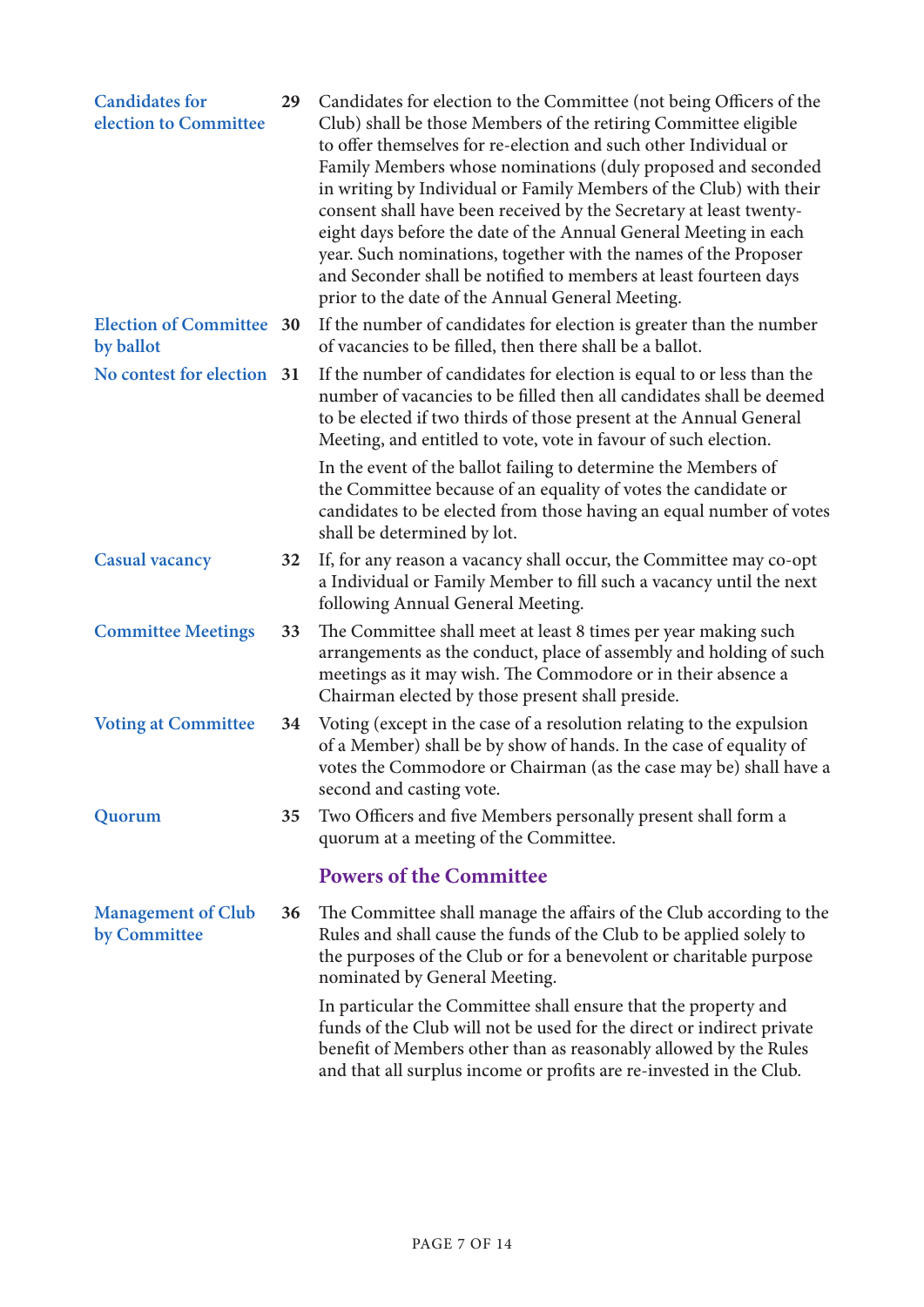| <b>Appointment of</b><br>sub-Committees                         | 37 | The Committee may appoint such sub-Committees as it may deem<br>necessary and may delegate such of its powers as it may think fit<br>upon such terms and conditions as shall be deemed expedient and/<br>or required by the law. Such sub-Committees shall consist of such<br>Members of the Committee or of the Club as the Committees may<br>think fit. Officers of the Club shall be ex officio Members of all such<br>sub-Committees.                                                                                                                   |
|-----------------------------------------------------------------|----|-------------------------------------------------------------------------------------------------------------------------------------------------------------------------------------------------------------------------------------------------------------------------------------------------------------------------------------------------------------------------------------------------------------------------------------------------------------------------------------------------------------------------------------------------------------|
| <b>Disclosure of interest</b><br>to third parties               | 38 | A Member of the Committee, of a sub-Committee or any officer of<br>the Club, in transacting business for the Club, shall disclose to third<br>parties that they are so acting.                                                                                                                                                                                                                                                                                                                                                                              |
| <b>Limitation</b> of<br>Committee's<br>authority                | 39 | The Committee, or any person or sub-Committee delegated by the<br>Committee to act as agent for the Club or its Members, shall enter<br>into contracts only as far as expressly authorised, or authorised by<br>implication, by the Members. No one shall, without the express<br>authority of the Membership in General Meeting, borrow money or<br>incur debts on behalf of the Club or its Membership.                                                                                                                                                   |
| Members'<br>indemnification<br>of Committee                     | 40 | In pursuance of the authority vested in the Committee by Members<br>of the Club, Members of the Committee shall be indemnified by the<br>Members of the Club out of the assets of the Club from and against<br>any liability, costs, expenses or payments whatsoever which may<br>be properly incurred or made by them or any one of them in the<br>exercise of their duties on behalf of the Club wherever the contract<br>is of a duly authorised nature or could be assumed to be of a duly<br>authorised nature and entered into on behalf of the Club. |
|                                                                 |    | Should the assets of the Club be insufficient to satisfy such liability,<br>costs, expenses or payments the Committee shall be entitled to a<br>personal indemnity from the individual Members of the Club.                                                                                                                                                                                                                                                                                                                                                 |
|                                                                 |    | The limit of any individual Member's indemnity in this respect shall<br>be a sum equal to one year's subscription at the then current rate<br>of that category of Membership unless the Committee has been<br>authorised to exceed such limit by a General Meeting of the Club.                                                                                                                                                                                                                                                                             |
| <b>Contractual Liability</b>                                    | 41 | The Committee shall endeavour to ensure that the following clause<br>is incorporated in every contract, lease, licence or other agreement<br>entered into by the Committee and/or Trustees of the Club, as<br>appropriate.                                                                                                                                                                                                                                                                                                                                  |
|                                                                 |    | 'The liability of the Committee/Trustees for the performance of any<br>contractual or other obligation undertaken by them on behalf of the<br>Club shall be limited to the assets of the Club.                                                                                                                                                                                                                                                                                                                                                              |
| <b>Nomination of</b><br><b>Honorary Members</b><br>by Committee | 42 | The Committee may nominate for election at an Annual General<br>Meeting such Honorary Members as the Committee may think fit.<br>The total of such Honorary Members shall not normally exceed 5%<br>(per cent) of the total number of Members.                                                                                                                                                                                                                                                                                                              |
|                                                                 |    | The election of Honorary Members shall be put to the vote at the<br>Annual General Meeting each year and such Honorary Members<br>shall be duly elected for life if two thirds of those present, and<br>entitled to vote, vote in favour of election.                                                                                                                                                                                                                                                                                                       |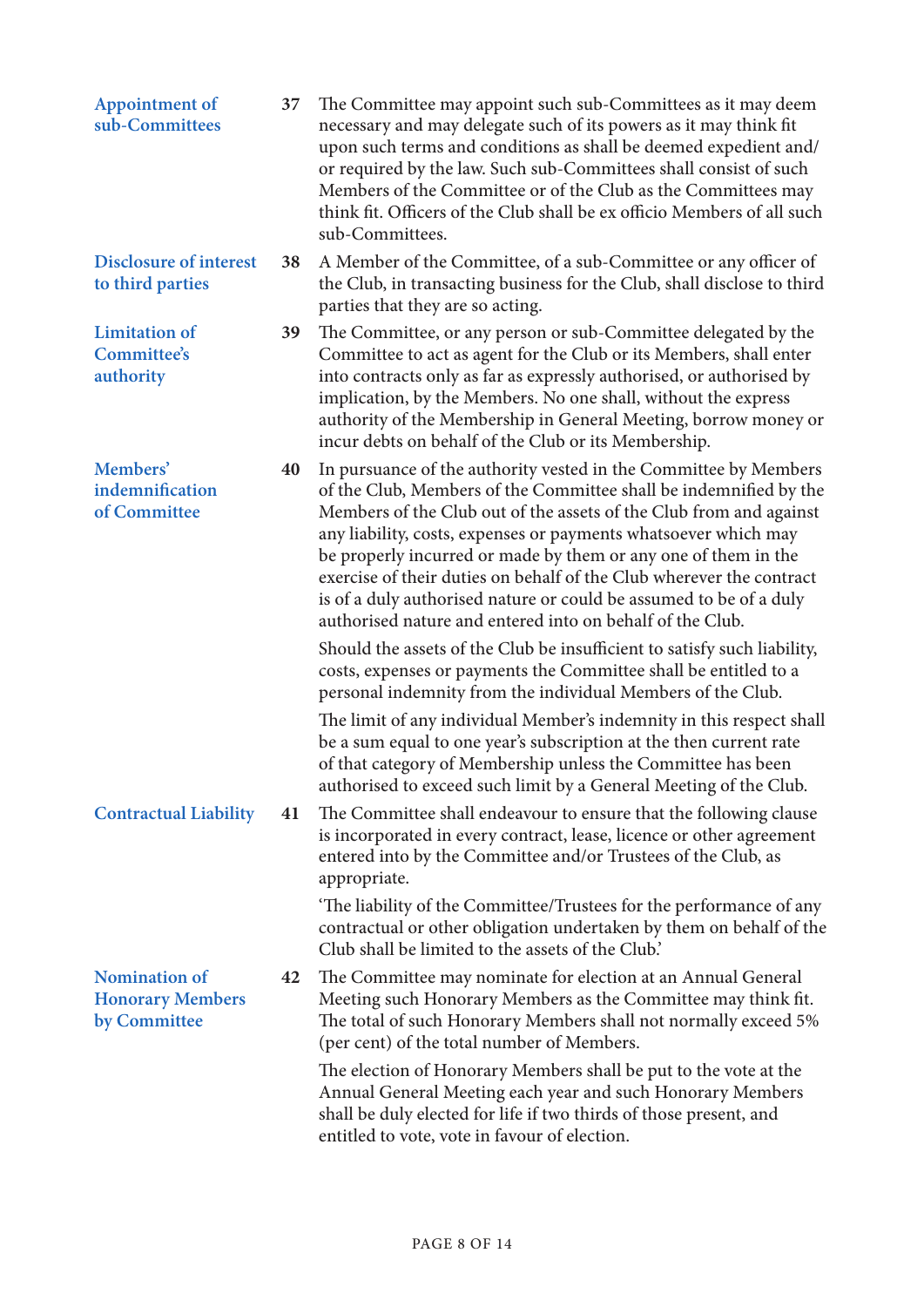|                                                       |    | Purchase and supply of excisable goods                                                                                                                                                                                                                                                                                                                                                                                                                                                                                                                           |
|-------------------------------------------------------|----|------------------------------------------------------------------------------------------------------------------------------------------------------------------------------------------------------------------------------------------------------------------------------------------------------------------------------------------------------------------------------------------------------------------------------------------------------------------------------------------------------------------------------------------------------------------|
| <b>Purchase and Supply</b><br>of Excisable Goods      | 43 | The purchase for the Club of excisable goods and the supply of the<br>same upon Club premises shall be exclusively and solely under the<br>control of the Committee, or of a special sub-Committee appointed<br>by the Committee.                                                                                                                                                                                                                                                                                                                                |
|                                                       | 44 | Intoxicating liquor may only be sold for consumption in the<br>Clubhouse to persons over the age of eighteen who are entitled to<br>the use of the Clubhouse in accordance with the Rules, Byelaws<br>and Regulations for the time being in force. No Student Member<br>under the age of eighteen may purchase or attempt to purchase<br>intoxicating liquor within the Clubhouse nor may any Student<br>Member under the legal age purchase or attempt to purchase<br>tobacco or cigarettes within the Clubhouse.                                               |
| <b>Hours of Sale of</b><br><b>Excisable Goods</b>     | 45 | The Committee shall cause the bar in the Clubhouse to be opened<br>(subject to the terms of the Club Premises Certificate) at convenient<br>times (and such times shall be prominently exhibited in the<br>Clubhouse) for the sale of excisable goods to persons who are<br>entitled to the use of the premises of the Club in pursuance of these<br>Rules (except Student Members as aforesaid). Provided that visitors'<br>names and addresses, and the name of their introducer shall have<br>been entered in the Visitor's Book upon entry to Club premises. |
| <b>Profits from Sale of</b><br><b>Excisable Goods</b> | 46 | No person shall take a commission, percentage or other such<br>payment in connection with the purchase of excisable goods for the<br>Club. Any profit deriving from the supply of such goods shall (after<br>deduction of the costs of providing such goods for the benefit of<br>the Club) be applied to the provision of additional amenities or the<br>purchase of property to be held in trust for the benefit of the Club.                                                                                                                                  |
| <b>Accounts relating to</b><br><b>Excisable goods</b> | 47 | Proper accounts of all purchases and receipts shall be kept and<br>presented at the Annual Finance Meeting in each year and such<br>information as the Secretary may require shall be furnished to<br>enable any statutory return or statement and the payment of excise<br>or other duty or tax to be made.                                                                                                                                                                                                                                                     |
|                                                       |    | 47.1 The permitted hours for the supply of intoxicating liquor are as<br>follows:                                                                                                                                                                                                                                                                                                                                                                                                                                                                                |
|                                                       |    | 47.1.1 Monday - Saturday: 1100 to 2300                                                                                                                                                                                                                                                                                                                                                                                                                                                                                                                           |
|                                                       |    | 47.1.2 Sundays and Good Friday: 1200 to 2230                                                                                                                                                                                                                                                                                                                                                                                                                                                                                                                     |
|                                                       |    | 47.1.3 Christmas Day: Closed                                                                                                                                                                                                                                                                                                                                                                                                                                                                                                                                     |
|                                                       |    | 47.2 The bar in the Clubhouse will be open at the hours set out in<br>Byelaw or at such other hours as may be decided by the Officers,<br>subject to any restrictions imposed from time to time by the<br>Licensing Authority.                                                                                                                                                                                                                                                                                                                                   |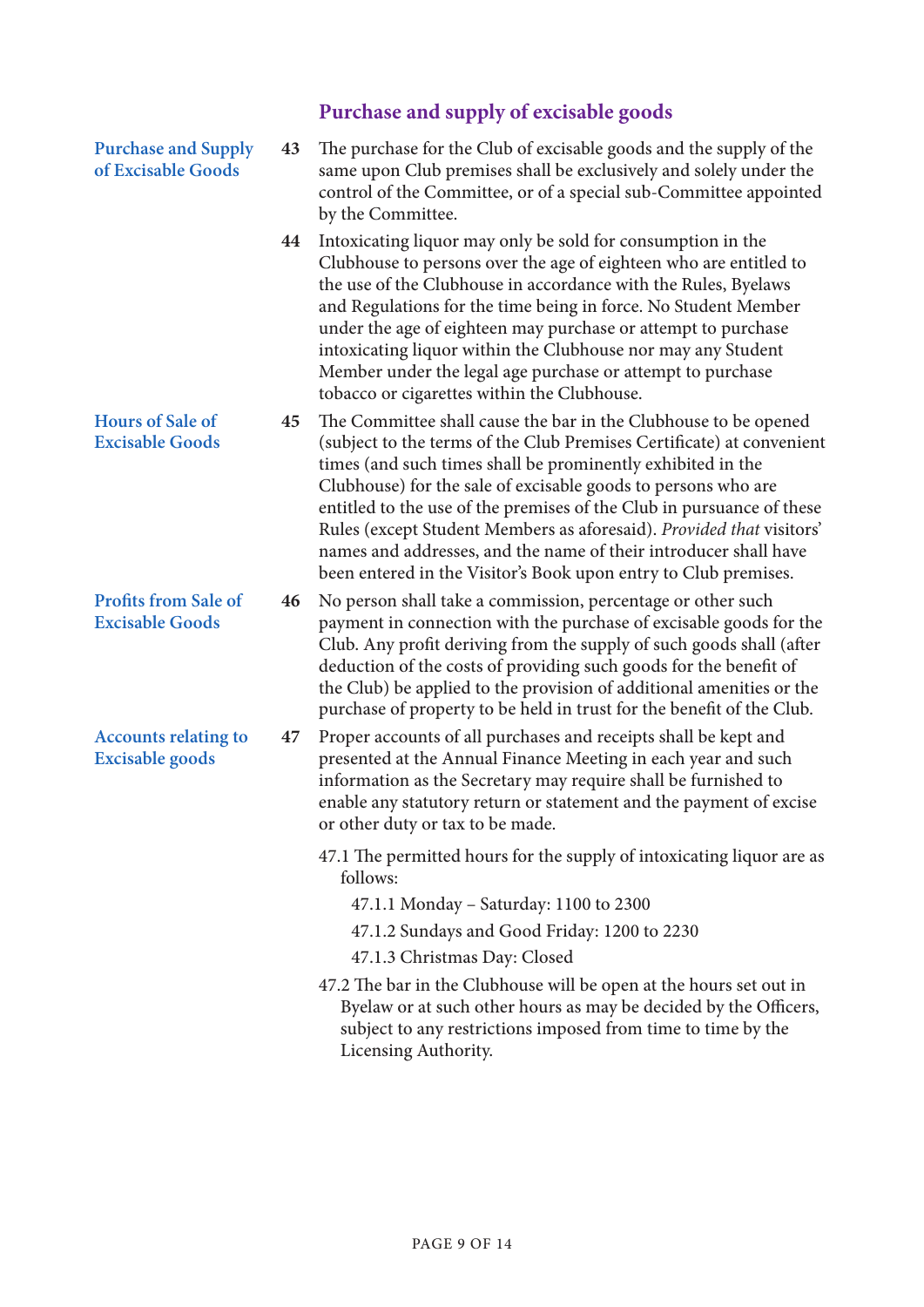# **SECTION 5 – TRUSTEES**

| Number of and<br>terms of reference           | 48 | There shall be not less than two and not more than four Trustees<br>of the Club who shall be appointed from time to time as necessary<br>by the Committee of the Club from among Individual, Family or<br>Honorary Members who are willing to be so appointed.                                                                                                                                                                                                                                                                                                                                                                                                                                                                                                                                                                                                                                                         |
|-----------------------------------------------|----|------------------------------------------------------------------------------------------------------------------------------------------------------------------------------------------------------------------------------------------------------------------------------------------------------------------------------------------------------------------------------------------------------------------------------------------------------------------------------------------------------------------------------------------------------------------------------------------------------------------------------------------------------------------------------------------------------------------------------------------------------------------------------------------------------------------------------------------------------------------------------------------------------------------------|
|                                               |    | A Trustee shall hold office for a maximum term of 15 years, or until<br>they shall resign by notice in writing given to the Committee or<br>until a resolution removing them from office shall be passed at a<br>meeting of the Committee by a majority comprising two-thirds of<br>the Members present and entitled to vote.                                                                                                                                                                                                                                                                                                                                                                                                                                                                                                                                                                                          |
| <b>Property of Club</b><br>vested in Trustees | 49 | All the property of the Club, including land and investments, shall<br>be held by the Trustees for the time being, in their own names so<br>far as it is necessary and practicable, on trust for the use and benefit<br>of the Club. In the event of the death, resignation, or removal from<br>office of a Trustee, the Committee shall nominate a new Trustee in<br>his place and shall as soon as possible thereafter take all lawful and<br>practicable steps to procure the vesting of all Club property into the<br>names of the Trustees as constituted after such nomination. For the<br>purpose of giving effect to any such nomination, the Commodore<br>for the time being is hereby nominated as the person to appoint new<br>Trustees of the Club within the meaning of Section 36 of the Trustee<br>Act 1925 and they shall by Deed duly appoint the person or persons<br>so nominated by the Committee. |
| <b>Powers of Trustees</b>                     | 50 | The Trustees shall in all respects act, in regard to any property<br>of the Club held by them, in accordance with the directions of<br>the Committee and shall have power to sell, lease, mortgage or<br>pledge any Club property so held for the purpose of raising or<br>borrowing money for the benefit of the Club in compliance with the<br>Committee's directions (which shall be duly recorded in the Minutes<br>of the proceedings of the Committee) but no purchaser, lessee or<br>mortgagee shall be concerned to enquire whether any such direction<br>has been given.                                                                                                                                                                                                                                                                                                                                      |
| <b>Indemnity of Trustees</b><br>from Club     | 51 | In pursuance of the authority vested in the Trustees by the Members<br>of the Club, the Trustees shall be indemnified by the Members of the<br>Club out of the assets of the Club from and against any liability, costs,<br>expenses or payments whatsoever which may be properly incurred<br>or made by them or any one of them in the exercise of their duties or<br>relation to any property of the Club vested in them, or in relation to<br>any legal proceedings, or which otherwise relate directly or indirectly<br>to the performance of the functions of a Trustee of the Club.                                                                                                                                                                                                                                                                                                                              |
|                                               |    | Should the assets of the Club be insufficient to satisfy such liability,<br>costs, expenses or payments the Trustees shall be entitled to a<br>personal indemnity from the individual Members of the Club. The<br>limit of any individual Member's indemnity in this respect shall be a<br>sum equal to one year's subscription at the then current rate of that<br>category of Membership unless the Trustees have been authorised to<br>exceed such limit by a General Meeting of the Club.                                                                                                                                                                                                                                                                                                                                                                                                                          |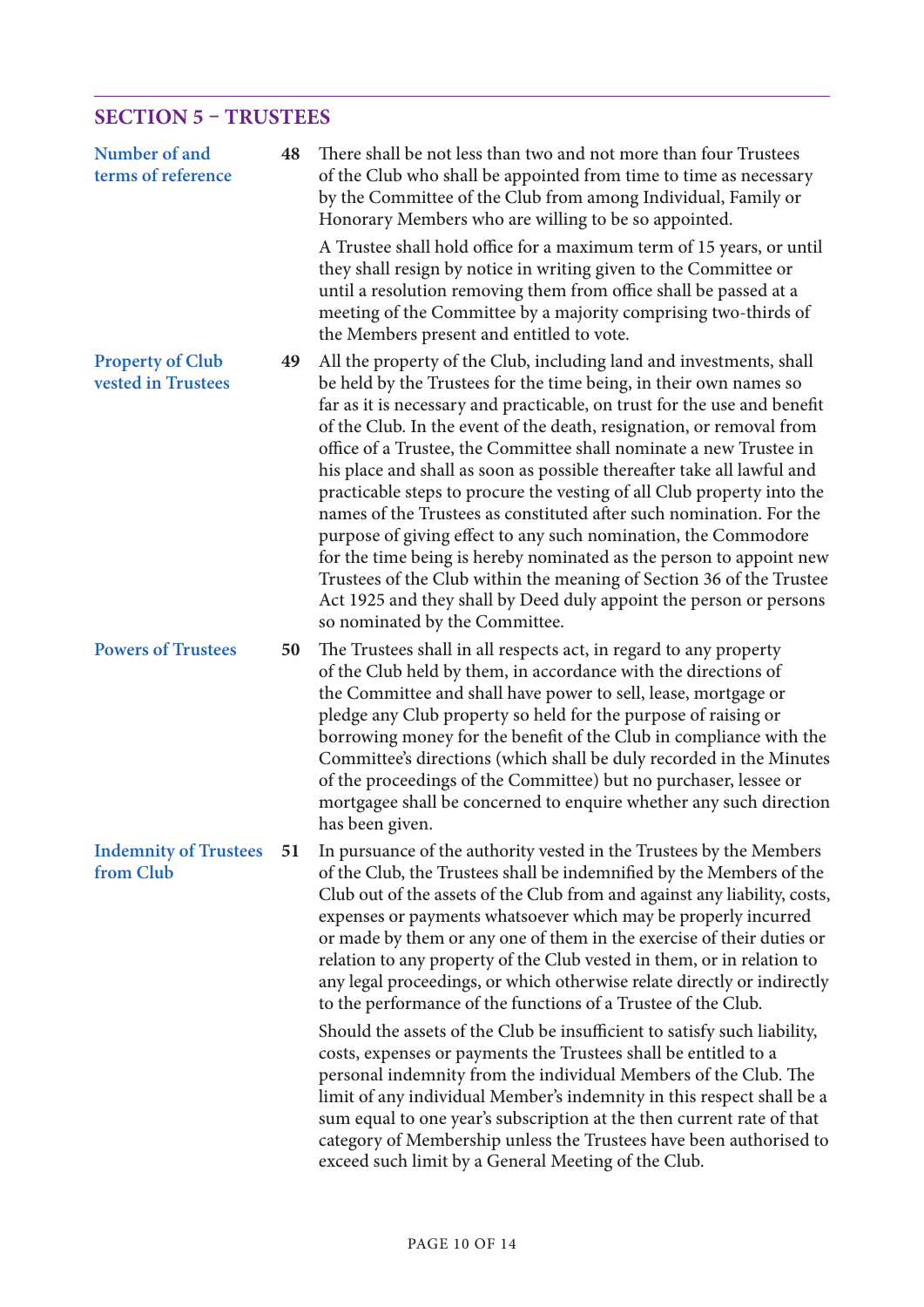## **SECTION 6 – MEETINGS OF THE CLUB**

| <b>Annual General</b><br><b>Meetings</b>                            | 52 | An Annual General Meeting of the Club shall be held each year<br>during the months of October or November on a date to be fixed by<br>the Committee.                                                                                                                                                                                                                                                                                  |
|---------------------------------------------------------------------|----|---------------------------------------------------------------------------------------------------------------------------------------------------------------------------------------------------------------------------------------------------------------------------------------------------------------------------------------------------------------------------------------------------------------------------------------|
| <b>Business at Annual</b><br><b>General Meeting</b>                 | 53 | No business, except the election of the Officers, Committee,<br>Trustees and Reviewers, and any business that the Committee may<br>order to be inserted in the notice convening the meeting shall be<br>discussed at such meeting unless notice thereof be given in writing<br>by a Member entitled to vote to the Secretary at least forty-two days<br>before the date of the Annual General Meeting.                                |
|                                                                     |    | An Annual Finance Meeting shall be held before 30 April each year<br>to approve the accounts for the previous year.                                                                                                                                                                                                                                                                                                                   |
|                                                                     |    | The Secretary shall at least fourteen days before the date of such<br>meetings deliver to each Member notice thereof and of the business<br>to be brought forward thereat.                                                                                                                                                                                                                                                            |
| <b>Special General</b><br><b>Meeting</b>                            | 54 | The Committee may at any time, upon giving twenty-one days'<br>notice in writing, call a Special General Meeting of the Club for any<br>special business, the nature of which shall be stated in the summons<br>convening the meeting, and the discussion at such meeting shall be<br>confined to the business stated in the notice sent to Members.                                                                                  |
| <b>Special General</b><br><b>Meeting upon request</b><br>of Members | 55 | The Committee shall call a Special General Meeting upon a written<br>request addressed to the Secretary by at least 10 voting Members.<br>The Special General Meeting must be called within 21 days of<br>a request. The Committee shall give twenty-one days' notice in<br>writing of any such Special General Meeting. The discussion at such<br>meeting shall be confined to the business stated in the notice sent to<br>Members. |
| <b>Chairman at Meetings</b>                                         | 56 | At every meeting of the Club the Commodore or, in their absence, a<br>Chairman elected by those present shall preside.                                                                                                                                                                                                                                                                                                                |
| <b>Quorum at Meetings</b>                                           | 57 | Fifteen Members entitled to vote and personally present shall form a<br>quorum at any meeting of the Club.                                                                                                                                                                                                                                                                                                                            |
| <b>Entitlement to vote</b><br>at Meetings                           | 58 | Only Individual, Family, Student, Honorary, Retired, Associate<br>Members and Student Members over 18 years of age shall vote at<br>any meeting of the Club. Other Members may attend but are not<br>entitled to vote.                                                                                                                                                                                                                |
| <b>Voting at Meetings</b>                                           | 59 | Voting, except upon the election of Members of the Committee,<br>shall be by show of hands.                                                                                                                                                                                                                                                                                                                                           |
| <b>Equality of Votes</b>                                            | 60 | In the case of an equality of votes the Chairman shall have a second<br>or casting vote, on any matter other than the election of Members of<br>the Committee.                                                                                                                                                                                                                                                                        |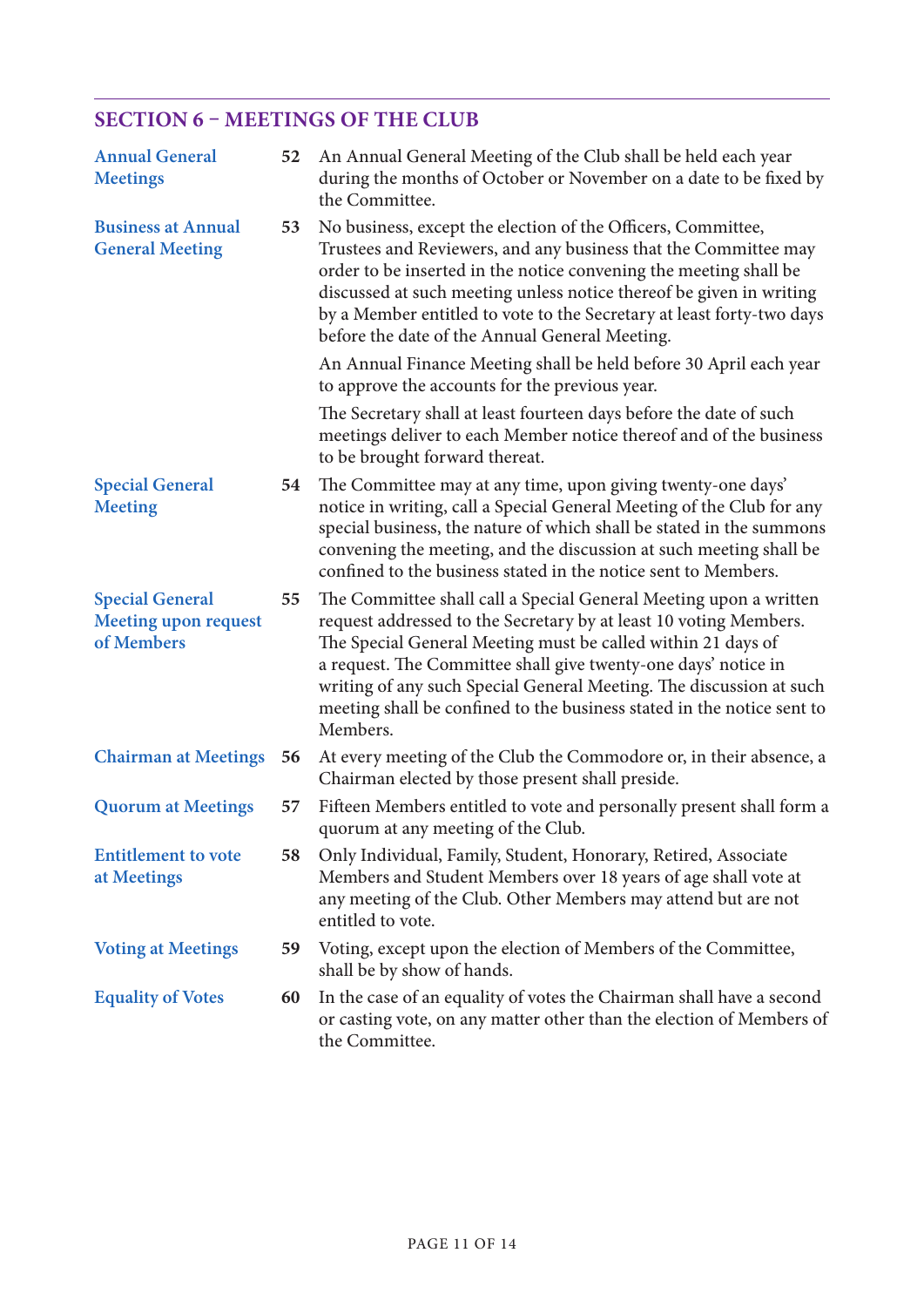**Voting on Rule Change 61** On any resolution properly put to a meeting of the Club relating to the creation, repeal or amendment of any Rule, Byelaw or Regulation of the Club such Rule, Byelaw or Regulation shall not be created, repealed or amended except by a majority vote of at least two-thirds of those present and entitled to vote. Provided that no such change shall jeopardise the Club's status as a Community Amateur Sports Club within the meaning of the

Finance Acts, or in any event alter its purposes or winding-up provisions.

## **SECTION 7 – DISSOLUTION OF THE CLUB**

**Dissolution of the Club 62** If, upon the winding up or dissolution of the Club, there remains after the satisfaction of all its debts and liabilities any property whatsoever, the same shall not be paid to or distributed amongst the Members of the Club. The Trustees shall dispose of the net assets remaining to one or more of the following:

- (i) to a charity and/or
- (ii) to another Club with similar sports purposes which is a registered CASC and/or
- (iii) to the sport's national governing body for use by it for related community sports.

### **SECTION 8 – MISCELLANEOUS**

| <b>Opening of Club</b><br>premises        | 63 | The Club premises shall be open to Members at such times as the<br>Committee shall direct.                                                                                                                                                                                                                                                                                                                                                                                                                                                                                                                                                             |
|-------------------------------------------|----|--------------------------------------------------------------------------------------------------------------------------------------------------------------------------------------------------------------------------------------------------------------------------------------------------------------------------------------------------------------------------------------------------------------------------------------------------------------------------------------------------------------------------------------------------------------------------------------------------------------------------------------------------------|
| <b>Affiliate Clubs</b>                    | 64 | The Club Committee may admit and remove affiliate Clubs from<br>time to time. An affiliate Club shall pay the Club such fees as the<br>affiliate Club and the Committee agree. An affiliate Member is a<br>member of the affiliate Club. An affiliate Member shall have such<br>use of the Club facilities as the Committee may from time to time<br>and for such period decide except that such:                                                                                                                                                                                                                                                      |
|                                           |    | (a) affiliates shall have no voting rights in relation to the Club.                                                                                                                                                                                                                                                                                                                                                                                                                                                                                                                                                                                    |
|                                           |    | (b) affiliates will be subject to such terms that the Committee shall<br>decide.                                                                                                                                                                                                                                                                                                                                                                                                                                                                                                                                                                       |
|                                           |    | (c) affiliation shall meet the requirements of section 62-64 of the<br>Licensing Act 2003.                                                                                                                                                                                                                                                                                                                                                                                                                                                                                                                                                             |
| <b>Abandoned Craft</b><br>and/or Trailers | 65 | If, at any time, any fees payable to the Club by any Member or<br>former Member (whether by way of arrears of subscription or<br>facilities fees, dinghy park fees or otherwise) shall be one month<br>or more in arrears and/or a craft and/or trailer the property of a<br>Member or former Member remains upon the Club premises one<br>month or more after the Club has given the Member or former<br>Member notice to remove the craft then the Member or former<br>Member shall remove the boat and/or trailer from the Club<br>immediately. If the Member or former Member fails to remove the<br>boat and/or trailer, then the Committee may:- |

*(continues)*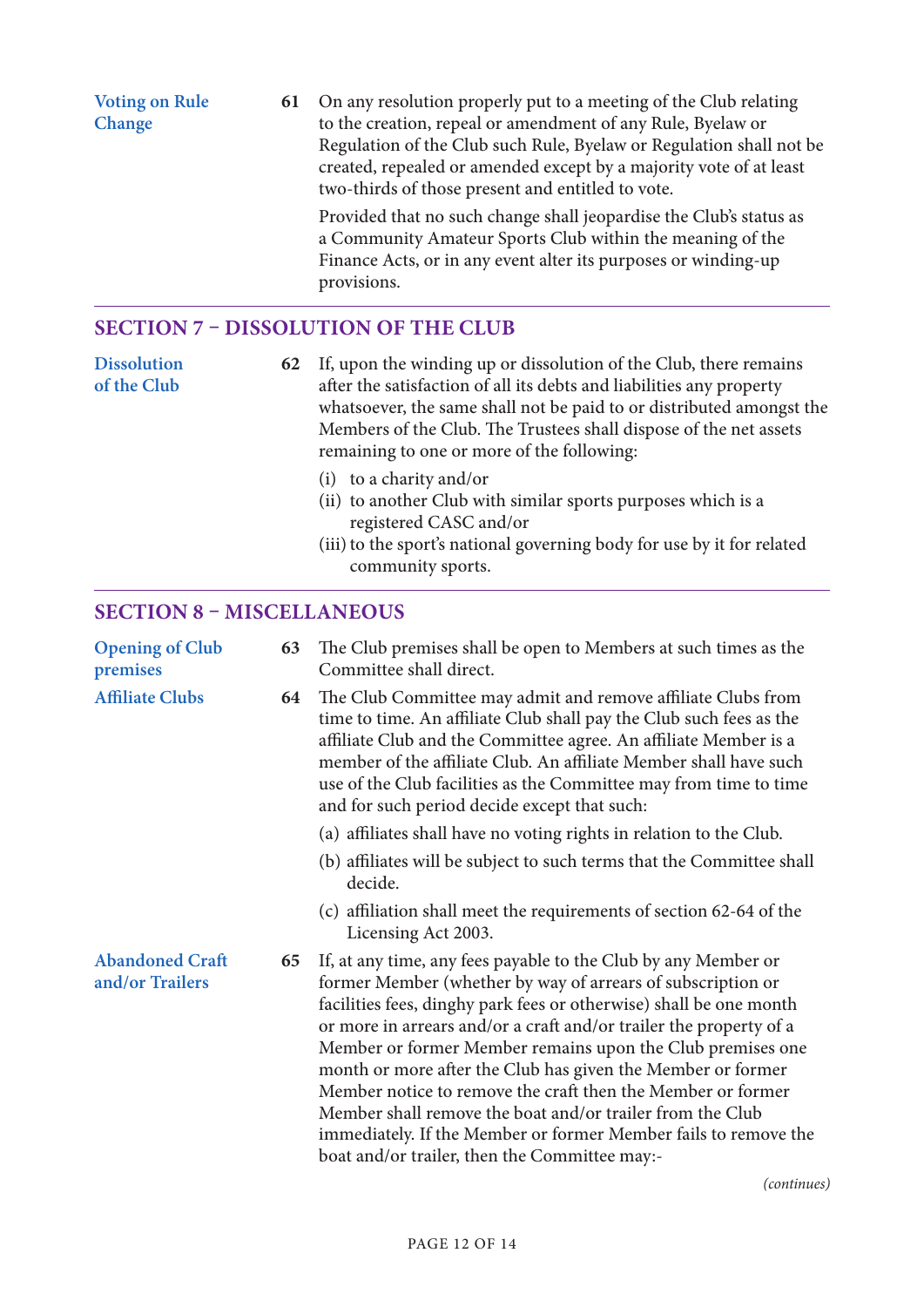- (a) Move the craft and/or trailer to any part of the Club premises without being liable for any loss or damage to the craft howsoever caused.
- (b) Give three months' notice in writing by registered post to the Member or former Member at his last known address as shown in the Club Register and thereafter sell the craft and/or trailer and transfer all proceeds of sale to the Club.
- (c) Alternatively, if the boat and/or trailer is unsaleable, after giving notice in writing as aforesaid, dispose of the craft and/or trailer in any manner the Committee may think fit and deem the cost of doing and any arrears as aforesaid to be a debt owing to the Club by the Member or former Member.
- (d) The Club reserves the right to charge storage for the boat and/ or trailer until such time as the owner collects the craft and/or trailer or until notice has been served under Rule (b) above.

### **PROVIDED ALWAYS THAT:-**

|                 |    | Proper evidence is available to show that all reasonable steps have<br>been taken to trace a Member or former Member and that, when<br>and if the craft and/or trailer is sold, if the Club is unable to account<br>to the Member or former Member for the balance of the proceeds of<br>sale pursuant to Rule (b) above then the balance of the proceeds of<br>sale shall be placed upon bank deposit account and retained against<br>the eventuality of a claim by the owner (whether he be the said<br>Member or former Member or otherwise) for a period of six years. |
|-----------------|----|----------------------------------------------------------------------------------------------------------------------------------------------------------------------------------------------------------------------------------------------------------------------------------------------------------------------------------------------------------------------------------------------------------------------------------------------------------------------------------------------------------------------------------------------------------------------------|
| Lien            | 66 | In addition to Rule 65 the Club shall at all times have a lien over<br>Members' or former Members' craft and/or trailers parked on the<br>Club's premises in respect of all monies due to the Club, whether in<br>respect of arrears of facilities fees or subscriptions or otherwise and<br>shall be entitled to retain possession of the boat and/or trailer until<br>such time as all monies due to the Club have been paid in full.                                                                                                                                    |
| <b>Byelaws</b>  | 67 | The Club may adopt such Byelaws or Regulations as it considers<br>appropriate for the good management of the Club and its facilities.                                                                                                                                                                                                                                                                                                                                                                                                                                      |
| Acknowledgement | 68 | The Members acknowledge that these Rules constitute a legally<br>binding contract to regulate the relationship of the Members with<br>each other and the Club.                                                                                                                                                                                                                                                                                                                                                                                                             |